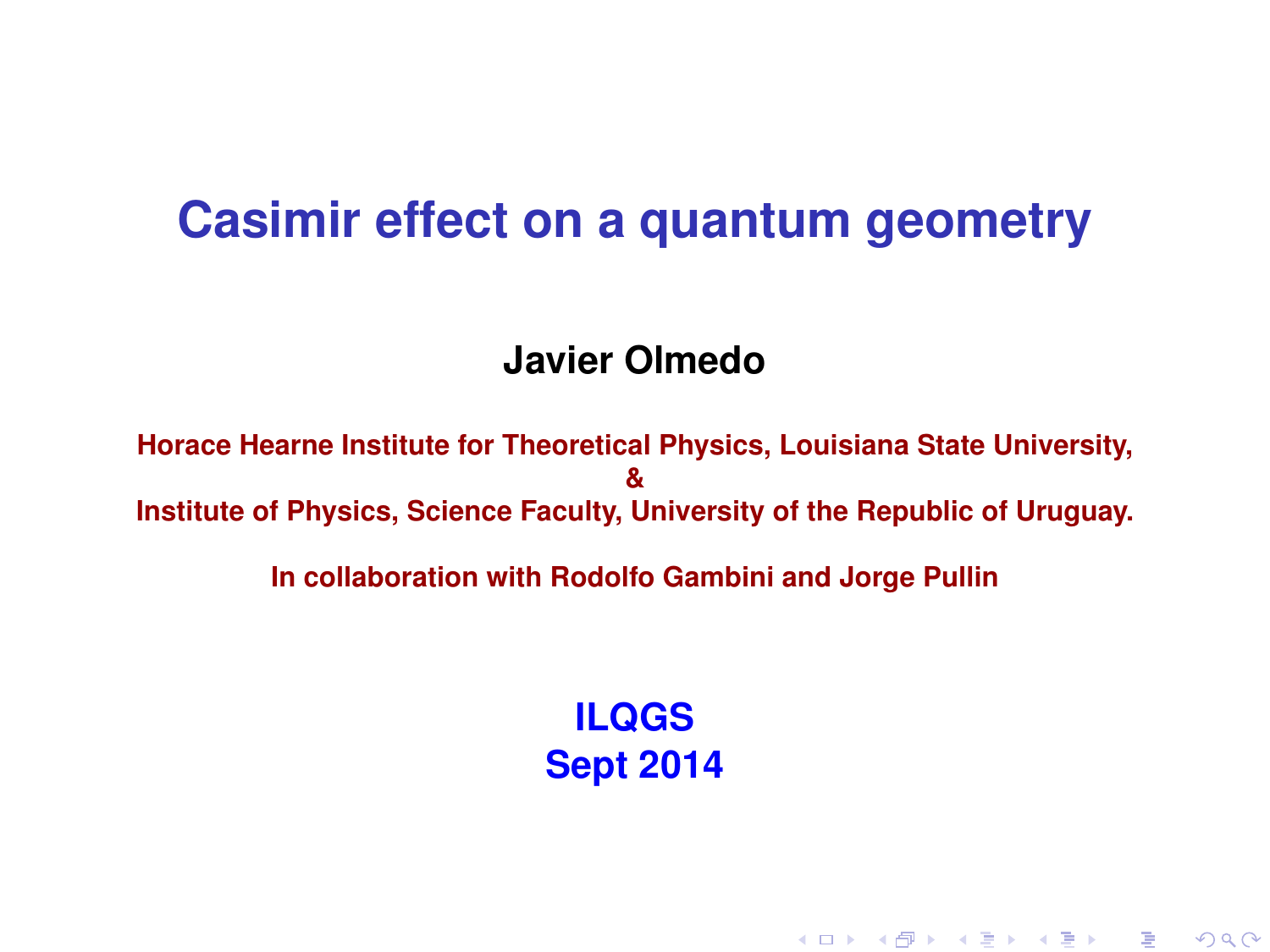# **Motivation**

- 1) The quantization of spherically symmetric vacuum spacetimes in loop quantum gravity is better understood,
	- i) singularity resolution,
	- ii) effective discrete geometry (quantization of the areas of symmetry).
- 2) What this quantum model has to do about Hawking radiation, black hole evaporation, etc.?
- 3) The stress-energy tensor plays a key role: codifies the density and flux of energy of test fields.
- 4) It is naturally regularized due to the discreteness.
- 5) In which manner can this affect to the traditional QFT predictions like the Casimir effect?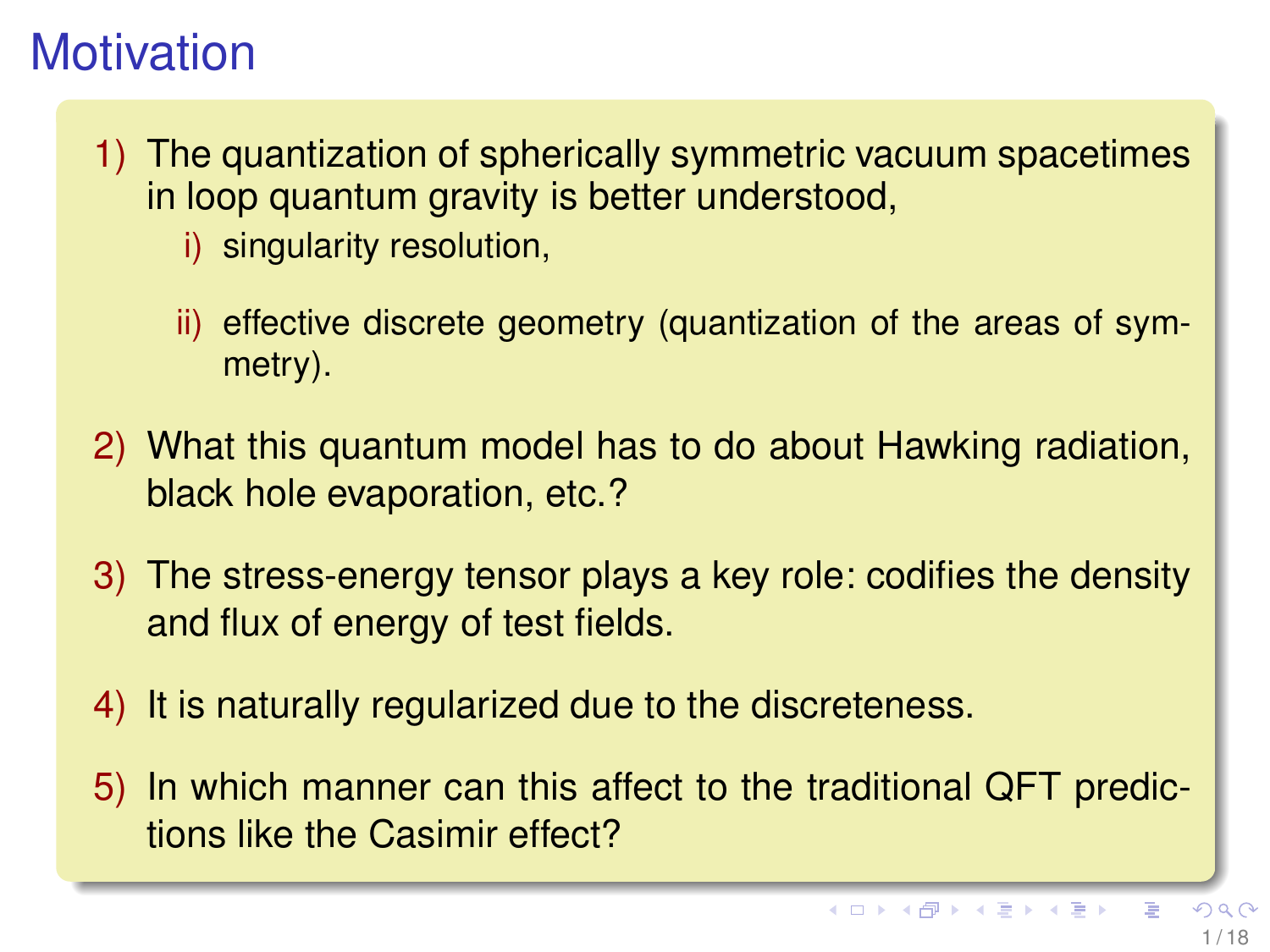# Plan of the talk

- 1) Brief review about the polarization of the vacuum for a test scalar field on Schwarszchild spacetimes.
- 2) Quantization of spherically symmetric vacuum spacetimes.
	- i) Effective space-times.
	- ii) Test fields and vacuum polarization.
- 3) Casimir effect.
	- i) Standard computation on QFT.
	- ii) Genuine calculation on the effective (discrete) loop geometry.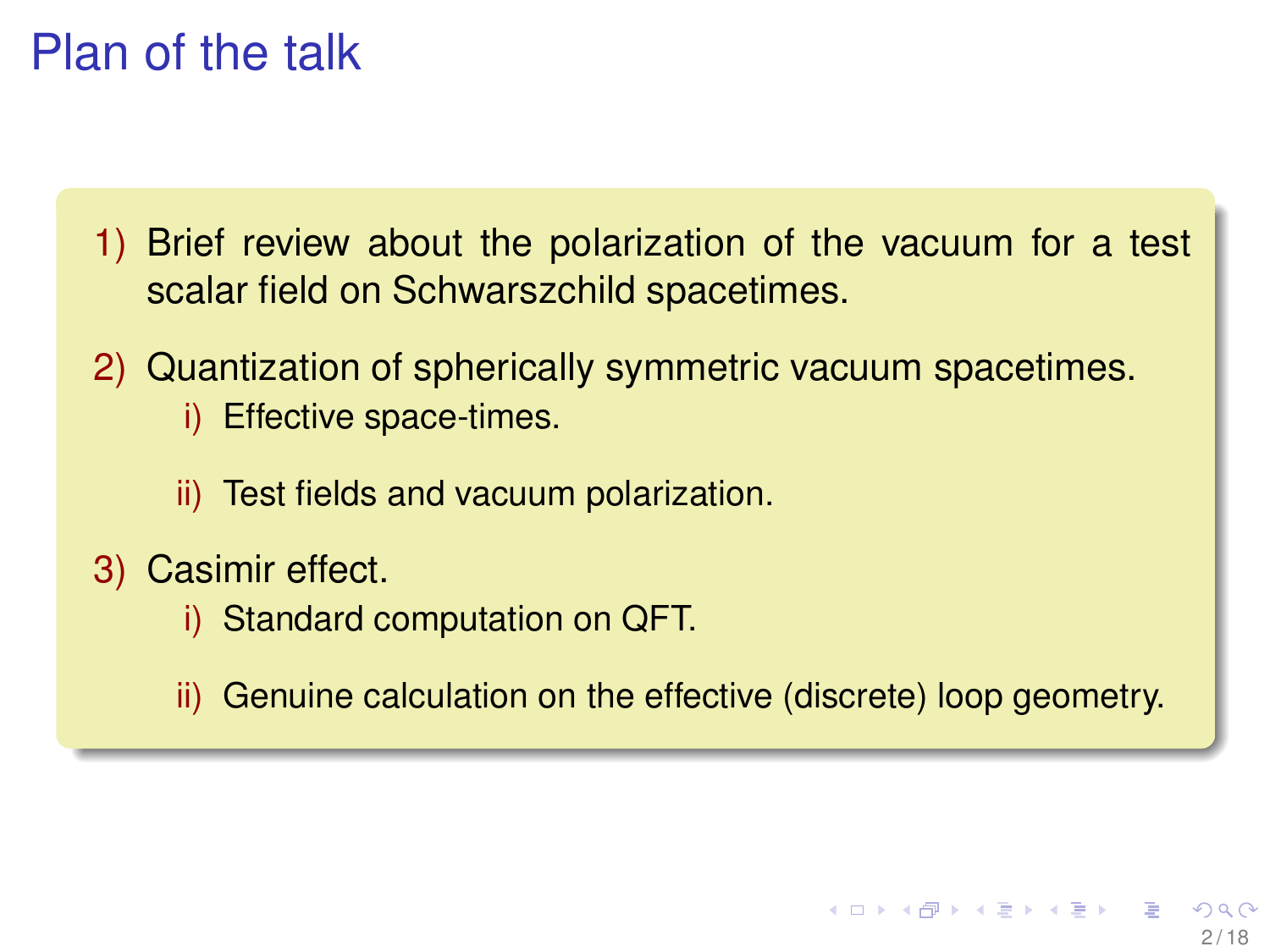# Test fields on Schwarszchild spacetimes: traditional analysis

Prior to the computation of the Casimir effect, it is enlightening to discuss the calculation of the polarization, as significant differences arise w.r.t. QFT in CST (Candelas, 1980).

- Let us start with a massless scalar field  $\phi$  on a Schwarszchild spacetime.

$$
\phi = \sum_{\ell m} \int_0^\infty d\omega \frac{a_{\ell,m}(\omega)}{\sqrt{4\pi\omega}r} e^{-i\omega t} Y_{\ell,m}(\theta,\phi) R_\ell(\omega|r) + \text{c.c.},\tag{1}
$$

such that

$$
\frac{d^2R}{dr_*^2} + \omega^2 R - \left(1 - \frac{r_S}{r}\right) \left[\frac{\ell(\ell+1)}{r^2} + \frac{r_S}{r^3}\right]R = 0, \text{ and}
$$

where  $r_* = r + r_S \log(r/r_S - 1)$  and  $r_S = 2M$ . There are two independent solutions  $\overline{R}_{\ell}^{2}(\omega|r)$  and  $\overline{R}_{\ell}(\omega|r)$  fulfilling boundary conditions compatible with the Boulware vacuum.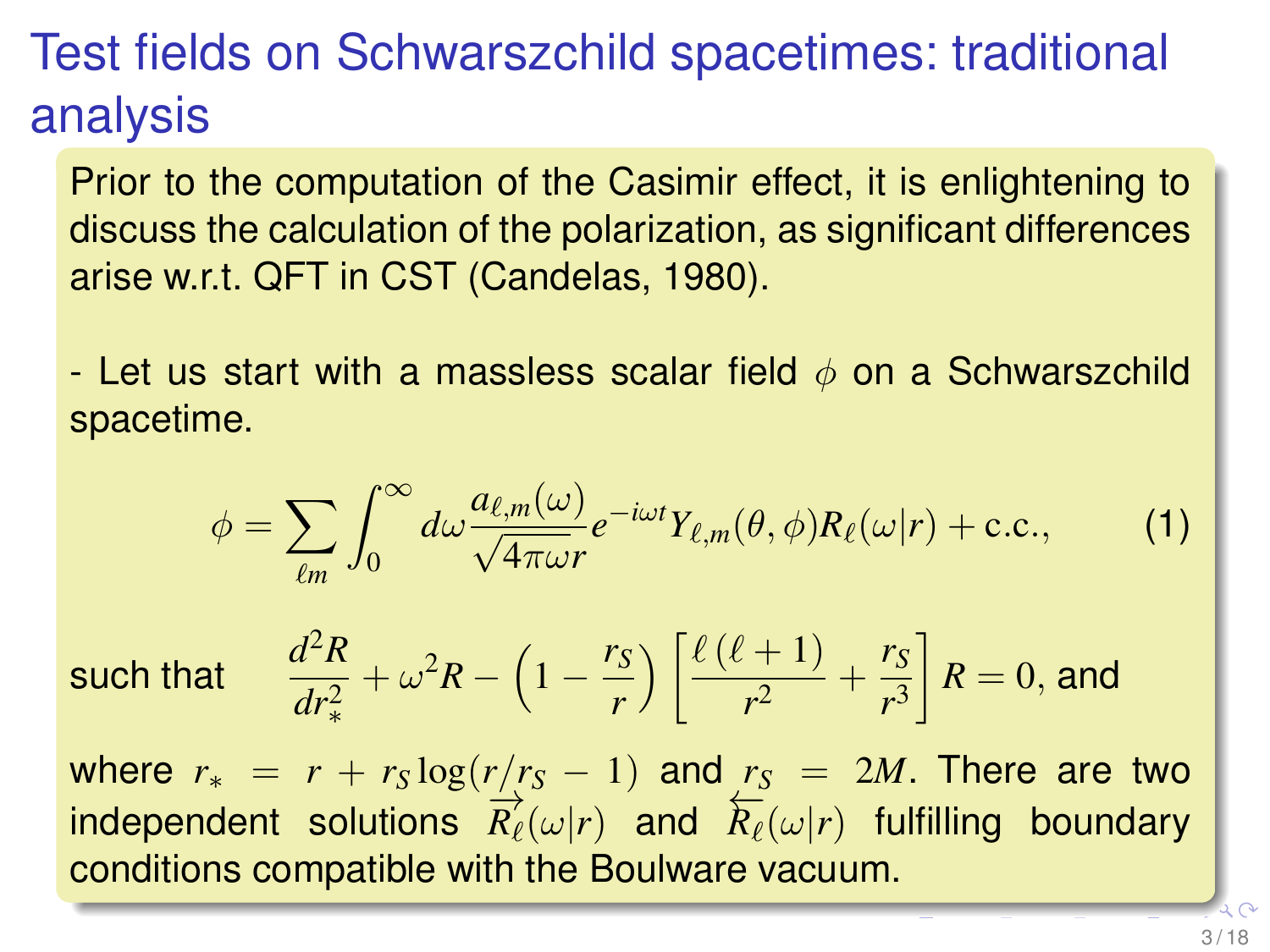# Test fields on Schwarszchild spacetimes: traditional analysis

- The polarization of the vacuum  $\langle \phi(x)^2 \rangle = \infty$ .

- The 2-point  $G(x, x') = \langle \phi(x) \phi(x') \rangle$  diverges if  $x \to x'$  with the inverse of the geodesic distance  $\sigma$ .

- The renormalized vacuum polarization on the Boulware vacuum is

$$
\langle \phi(x)^2 \rangle_{\text{ren}} = \lim_{\epsilon \to 0} \int_0^\infty d\omega \frac{e^{-i\omega \epsilon}}{16\pi^2 \omega} \sum_{\ell} (2\ell + 1) \left[ |\vec{R}_{\ell}(\omega|r)|^2 + |\overleftarrow{R}_{\ell}(\omega|r)|^2 \right] - \frac{1}{4\pi^2 (1 - r_S/r)\epsilon^2} - \frac{M^2}{48\pi^2 r^4 (1 - r_S/r)}.
$$
 (2)

<span id="page-4-0"></span>It diverges on the horizon (i.e. for  $r \rightarrow r_S$ ).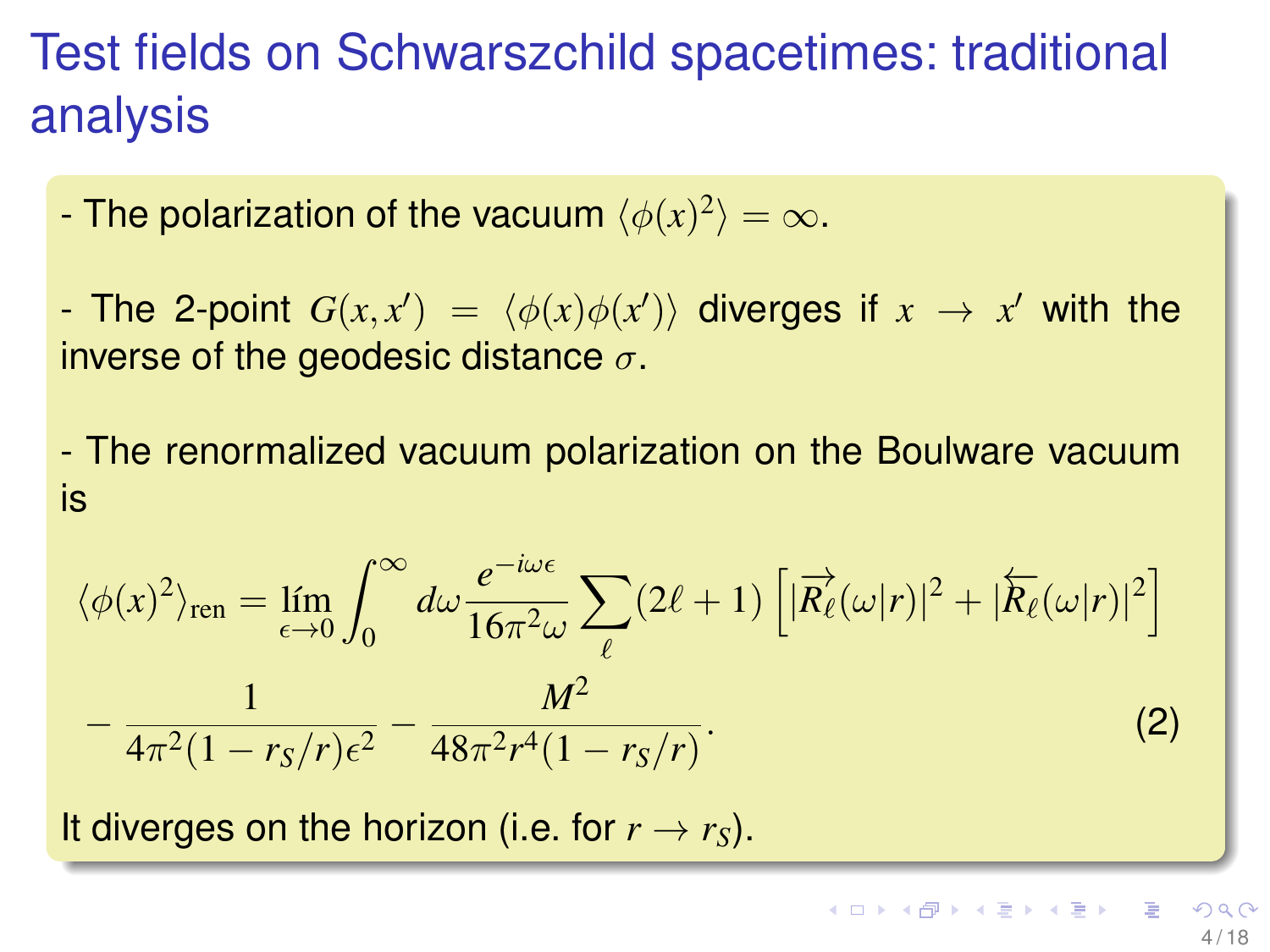# Loop quantization of a spherically symmetric spacetime: constraint algebra

- A complete quantization within the Dirac approach has been recently obtained (R. Gambini, J. Pullin, 2013) thanks to a suitable modification of the constraint algebra  $(H, H_r) \rightarrow (\tilde{H}, H_r)$ :

$$
\tilde{H} := \frac{(E^{x})'}{E^{\varphi}}H - 2\frac{\sqrt{E^{x}}}{E^{\varphi}}K_{\varphi}H_{r} = \left[\sqrt{E^{x}}\left(1 - \frac{[(E^{x})']^{2}}{4(E^{\varphi})^{2}} + K_{\varphi}^{2}\right)\right]', \quad (3)
$$

with  $(E^x, E^\varphi)$  and  $(K_x, K_\varphi)$  the triad and connection (curvature) components, respectively.

- The new constraint algebra is

$$
\{H_r(N_r), H_r(\tilde{N}_r)\} = H_r(N_r\tilde{N}_r' - N_r'\tilde{N}_r), \ \{\tilde{H}(N), H_r(N_r)\} = \tilde{H}(N_rN'),
$$
  

$$
\{\tilde{H}(N), \tilde{H}(\tilde{N})\} = 0.
$$

- Suitable boundary conditions for the mass *[M](#page-4-0)*.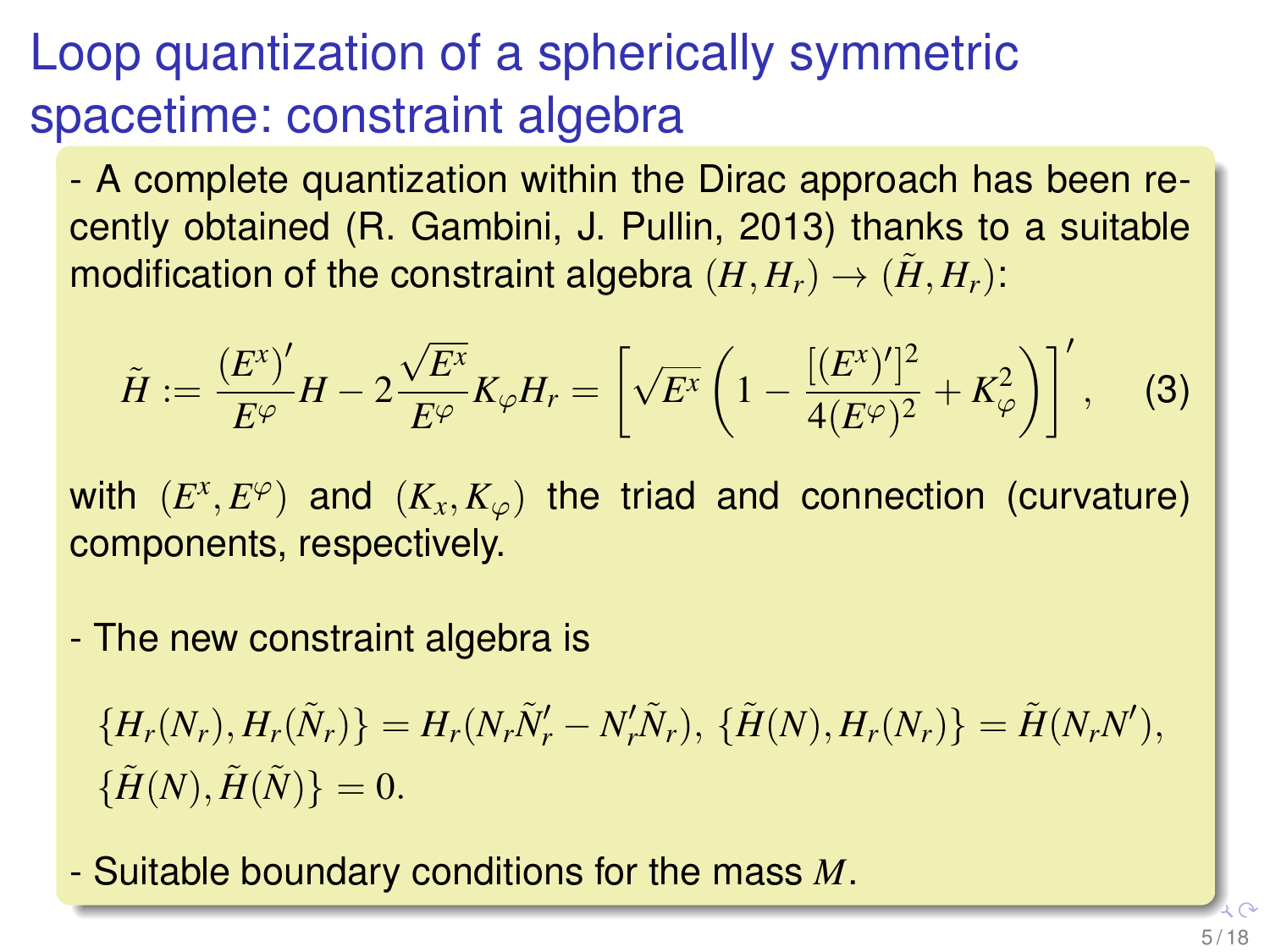### Loop quantization of a spherically symmetric spacetime: physical states

- Kinematical states are given by the spin networks

$$
T_{g,\vec{k},\vec{\mu}}(K_x,K_{\varphi}) = \prod_{e_j \in g} \exp\left(\frac{i}{2}k_j \int_{e_j} dx K_x(x)\right) \prod_{v_j \in g} \exp\left(\frac{i}{2} \mu_j K_{\varphi}(v_j)\right),
$$

times the mass counterpart  $L^2(M, dM)$ .

- Physical states are given by  $|\tilde{g}, \vec{k}, M\rangle_{\rm phy}$  with  $\tilde{g}$  a diffeo equivalence class of one dimensional graphs, the  $\vec{k}$ 's proportional to the eigenvalues of the areas of symmetry and *M* the ADM mass.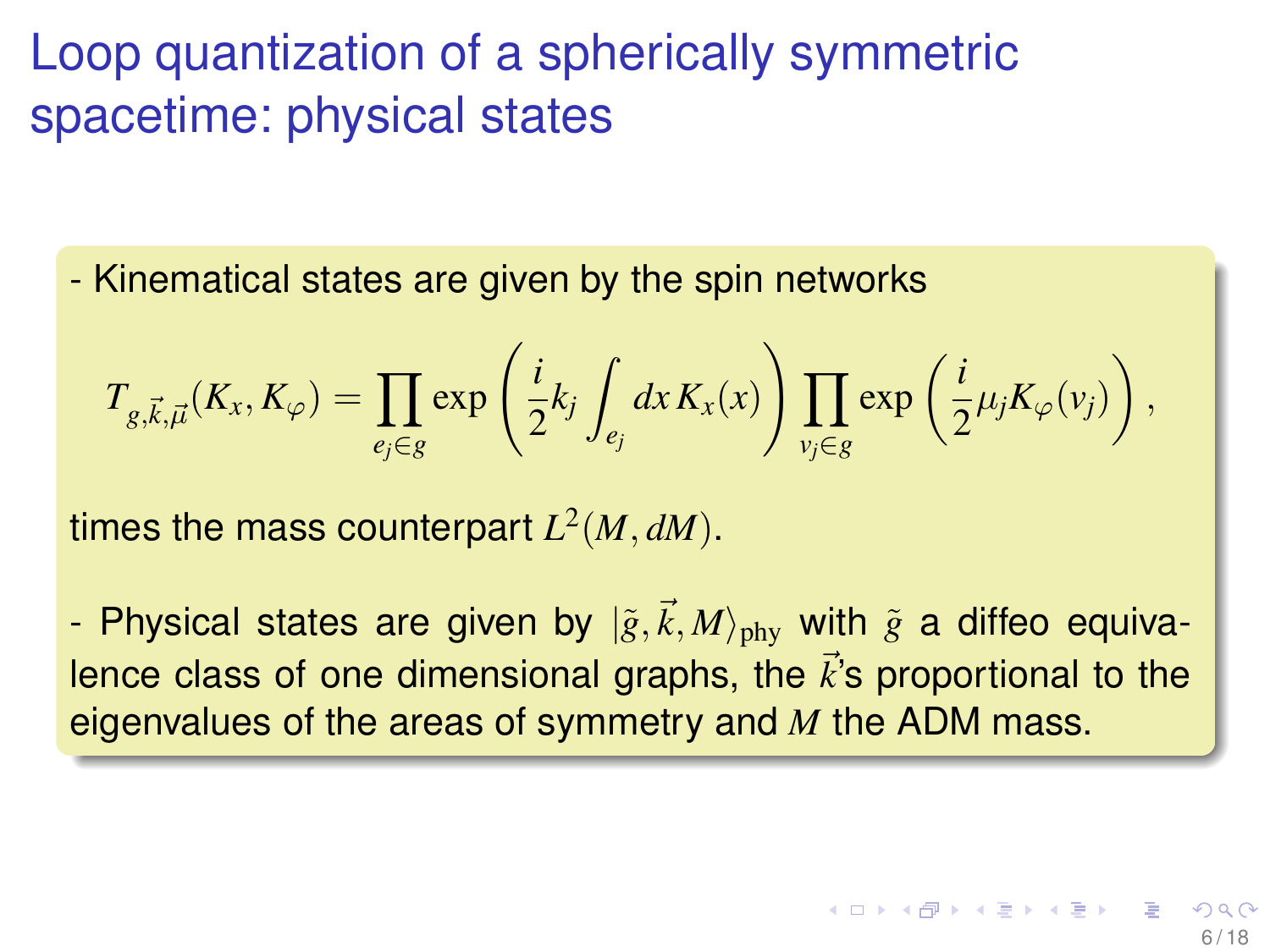# Loop quantization of a spherically symmetric spacetime: Observables

- The observables are  $\hat{M}$  and  $\hat{O}(z)|\tilde{g},\vec{k},M\rangle_{\rm phy}=\ell_{\rm Pl}^2k_{\rm Int(Vz)}|\tilde{g},\vec{k},M\rangle_{\rm phy},$ where Int(*Vz*) is the integer part of *Vz*.

- Other parametrized Dirac observables can be defined as evolving constants of the motion: their value depends on a gauge parameter whose choice is tantamount to choosing a gauge. This is the case of

$$
\hat{E}^{x}(x)|\tilde{g},\vec{k},M\rangle_{\rm phy} = \hat{O}\big(z(x)\big)|\tilde{g},\vec{k},M\rangle_{\rm phy},\tag{4}
$$

or

$$
\hat{g}_{tx} = -\frac{(\hat{E}^x)'\mathcal{K}_{\varphi}}{2\sqrt{\hat{E}^x}} \frac{1}{\sqrt{1 + \mathcal{K}_{\varphi}^2 - \frac{2G\hat{M}}{\sqrt{\hat{E}^x}}}}.
$$
(5)

 $\left\{ \begin{array}{ccc} 1 & 0 & 0 \\ 0 & 1 & 0 \end{array} \right. \times \left\{ \begin{array}{ccc} 0 & 0 & 0 \\ 0 & 0 & 0 \end{array} \right. \times \left\{ \begin{array}{ccc} 0 & 0 & 0 \\ 0 & 0 & 0 \end{array} \right.$ 7 / 18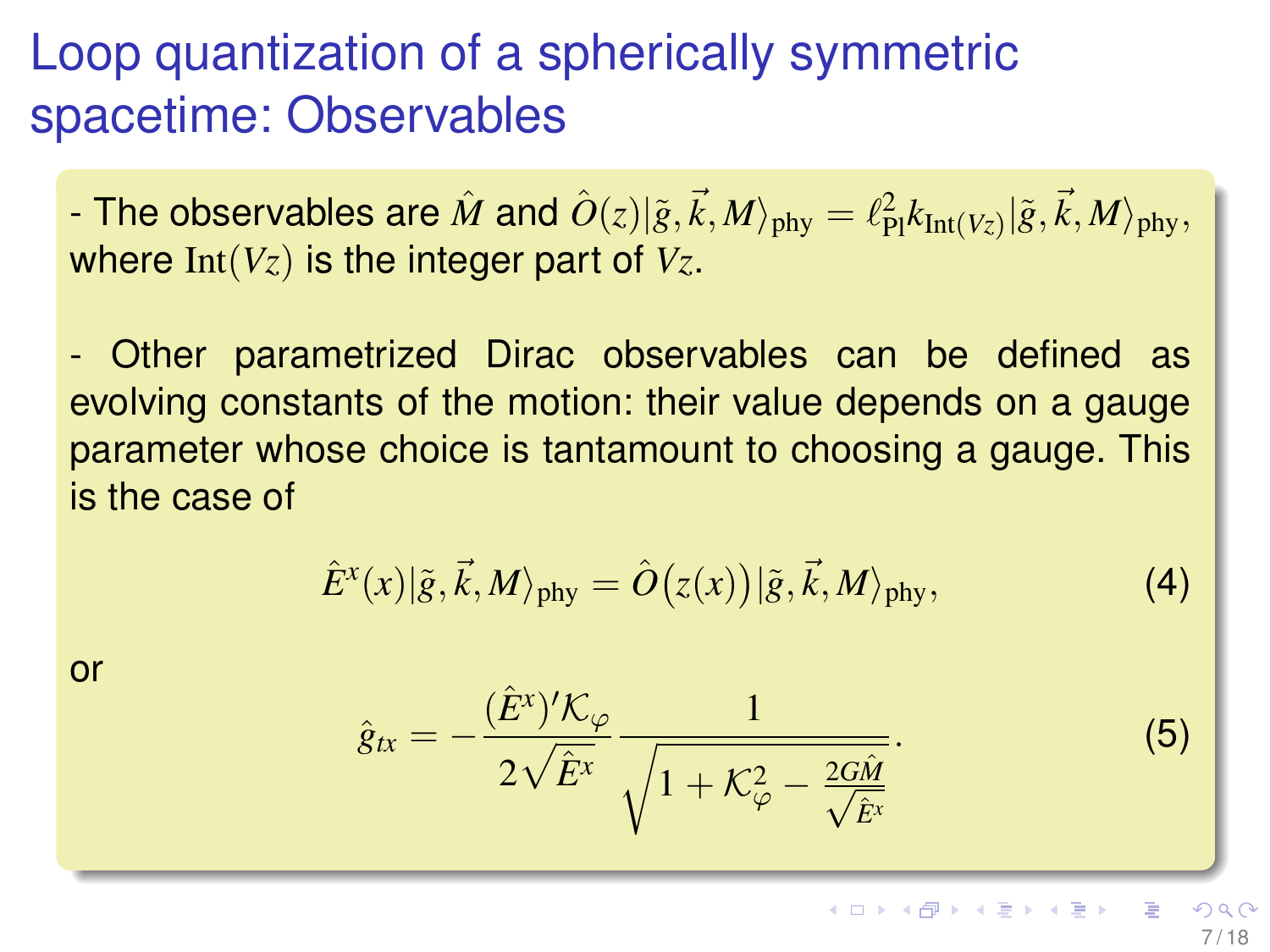### Test fields on effective quantum spacetime

 $-$  Let us consider an effective geometry with precise values of  $k$ (growing monotonically and having small differences) and peaked on a given mass *M*.

- The successive spheres have radius  $r_i^2 = \ell_{\text{Planck}}^2 k_i$ . The difference between two successive values is at least  $\ell_{\text{Planck}}^2/(2r) < \ell_{\text{Planck}}^2/(2M)$ (the lowest possible separation).

- For the sake of simplicity, we will choose a spin net such that  $(r_*)_i = \Delta (i + i_H),$  where  $\Delta > \ell_{\rm Planck}^2/(2M),$   $i = 0, 1, \ldots,$  and  $i_H$  is the valence of the closest (outer) vertex to the horizon (compatible with the area quantization).

- A scalar field will have support on the vertices of the spin net, i.e., on a lattice (for the radial direction).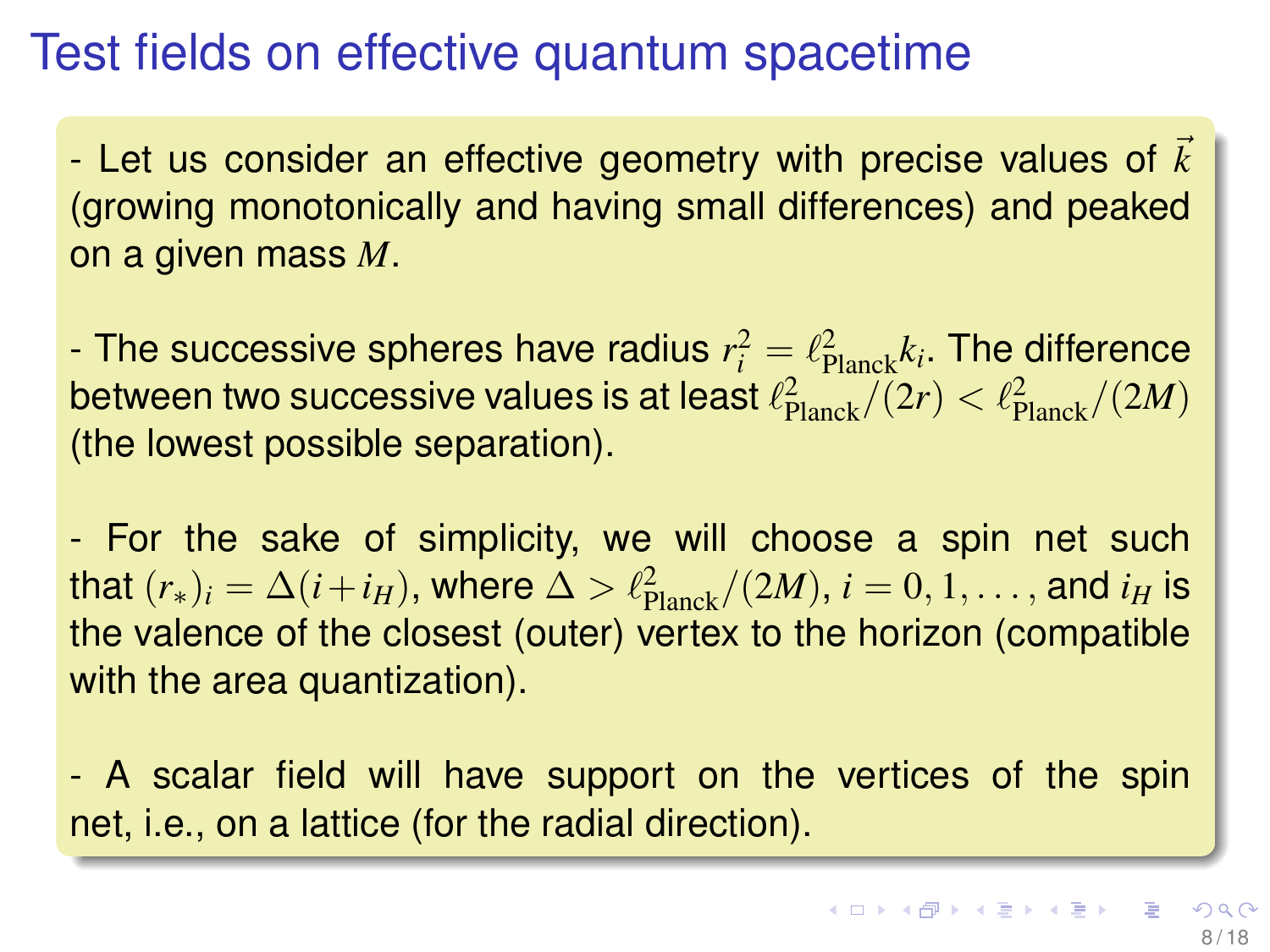# Test fields on effective quantum spacetime

- The radial differential equation becomes a difference one. The polarization of the vacuum for the Boulware vacuum is approximated: a) In the spatial infinity by

$$
\langle \phi_B^2(x) \rangle \simeq \int_0^{\pi/\Delta} d\omega \frac{\omega}{4\pi^2} = \frac{1}{8\Delta^2}.
$$
 (6)

b) Close to the horizon by

$$
\langle \phi_B^2(x) \rangle \simeq \int_0^{\pi/\Delta} d\omega \frac{\omega}{4\pi^2 (1 - r/r_S)} = \frac{1}{8\Delta^2 (1 - r/r_S)} \simeq \frac{1}{8\Delta^2} \frac{r_S}{\delta}, \tag{7}
$$

with  $\delta = r_S - \Delta i_H$  (the distance of the last vertex to the horizon).

- In both cases is finite (unless  $\Delta = r_S/i_H$ ).

- How the discrete geometry can affect the predictions of the Casimir Effect?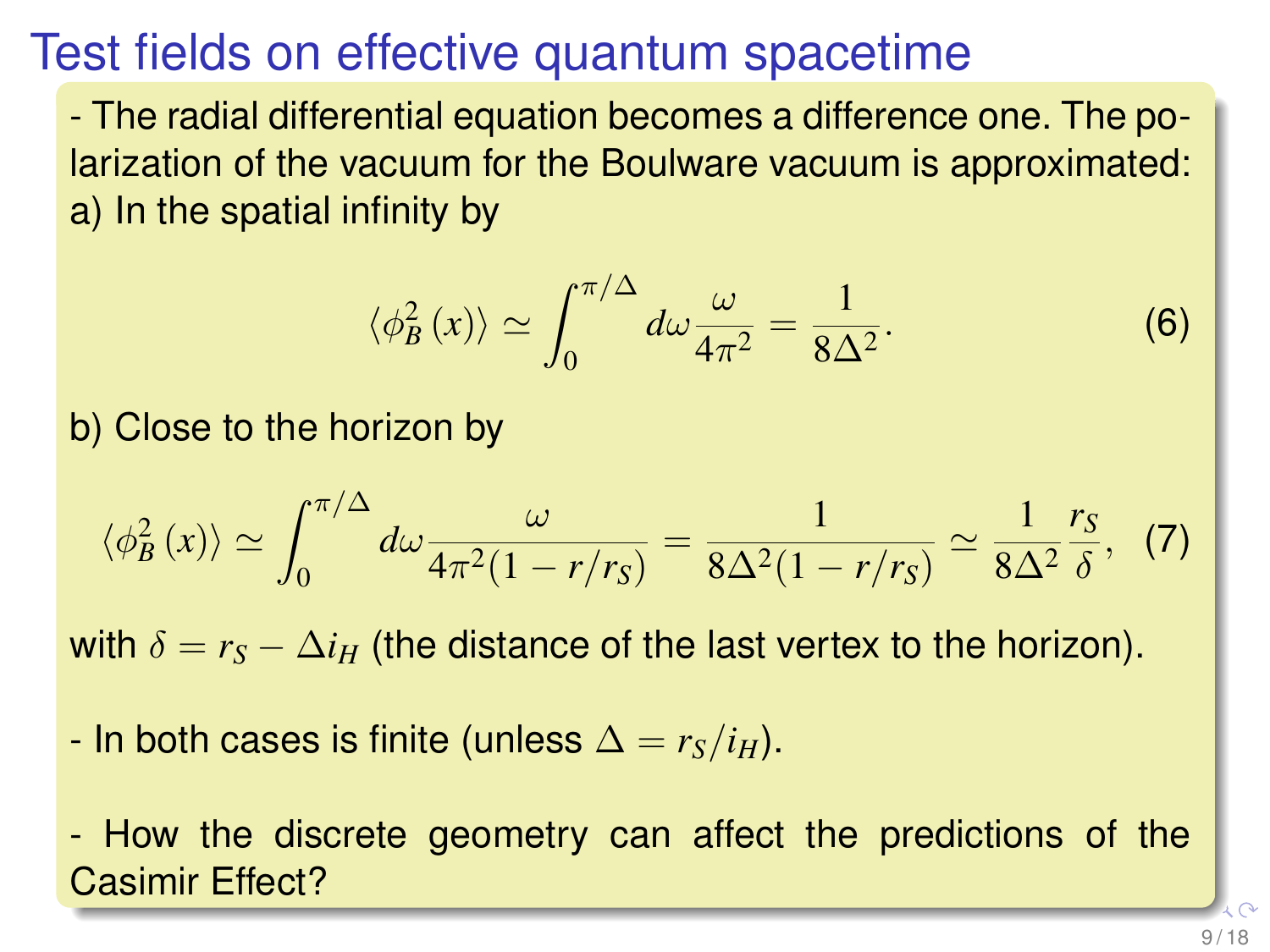#### The Casimir effect: spherical slabs

 $-$  Let us consider two concentric spherical slabs of radius  $r_0$  and  $r_0 + L$ , respectively, and such that  $r_0 \gg r_s$  and  $r_0 \gg L$ .

- The field modes are

$$
u_{n,\ell,m}(t,r,\theta,\varphi) = \exp(-i\omega t)R_{\ell}(\omega|r)Y_{\ell,m}(\theta,\varphi)/(\sqrt{2\pi\omega}r)
$$
 (8)

- The radial functions fulfill the Dirichlet boundary conditions  $R(\omega|r_0) = 0 = R(\omega|r_0 + L).$ 

- The radial functions are

$$
R_{n,\ell}(\omega_{n,\ell},r) = A_{n,\ell}r^{1/2}\left(J_{\ell+1/2}(\omega_{n,\ell}r) - \frac{J_{\ell+1/2}(\omega_{n,\ell}r_0)}{N_{\ell+1/2}(\omega_{n,\ell}r_0)}N_{\ell+1/2}(\omega_{n,\ell}r)\right).
$$
\n(9)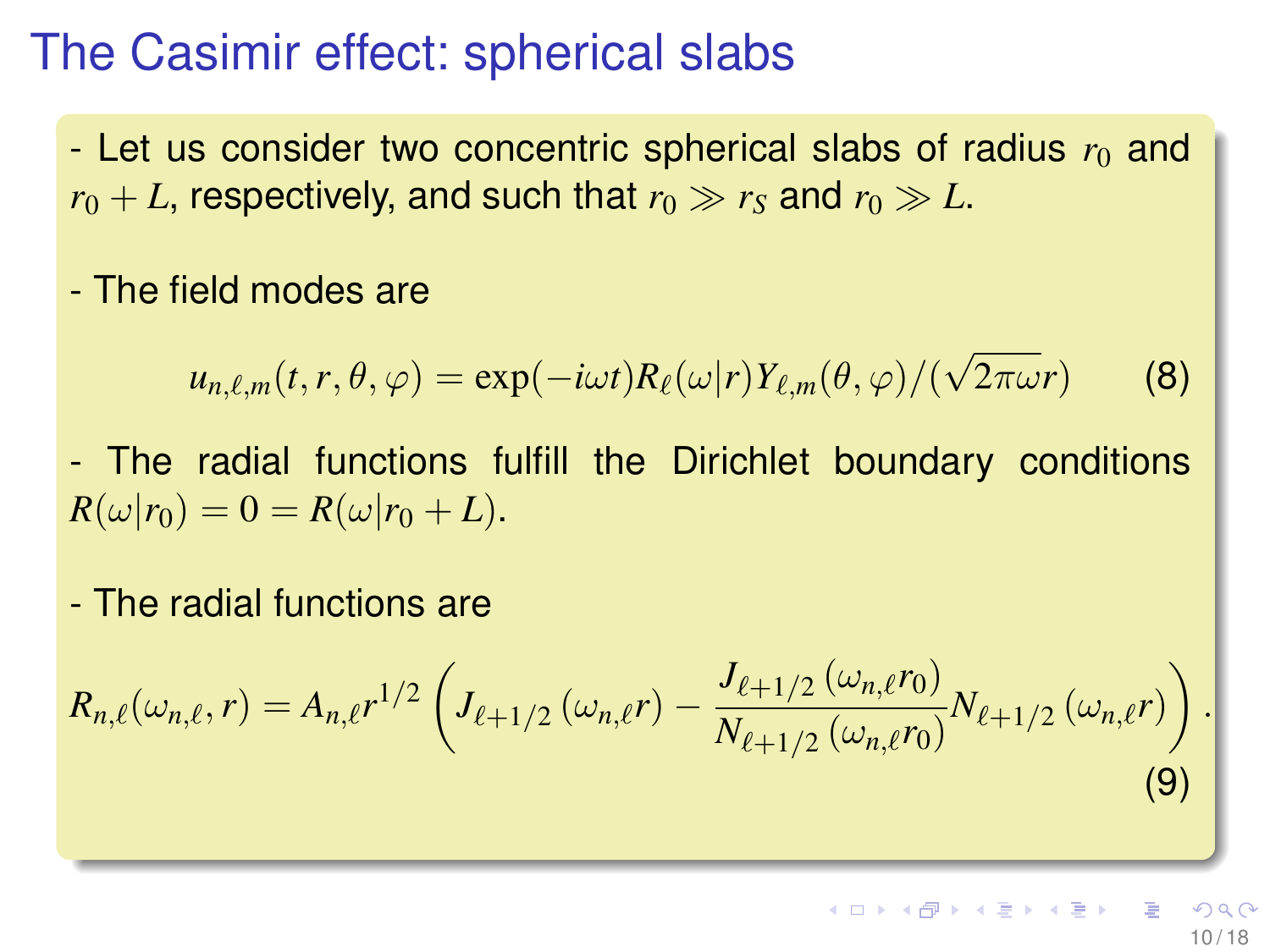#### The Casimir effect: spherical slabs

- The frequencies are discrete  $\omega_{n,\ell}$ , with  $n = 1, 2, \ldots$ , but the concrete expression is not known in close form.

- Using Energy  $\propto \frac{1}{2}$  $\frac{1}{2} \sum_n \sum_\ell \omega_{n,\ell}$ , (Özcam, 2012), and separating sums for modes with  $\ell \to \infty$  and  $n \to \infty$ ,

i) a convergence factor and the (integral representation of the) Cauchy's theorem, the  $\ell \to \infty$  contribution is zero, and

ii) the  $n \to \infty$  counterpart, by means of the Abel-Plana formula, yields

Energy<sub>QFT</sub> = 
$$
-\frac{\pi^2}{1440L^3} \simeq -\frac{0.0069}{L^3}
$$
. (10)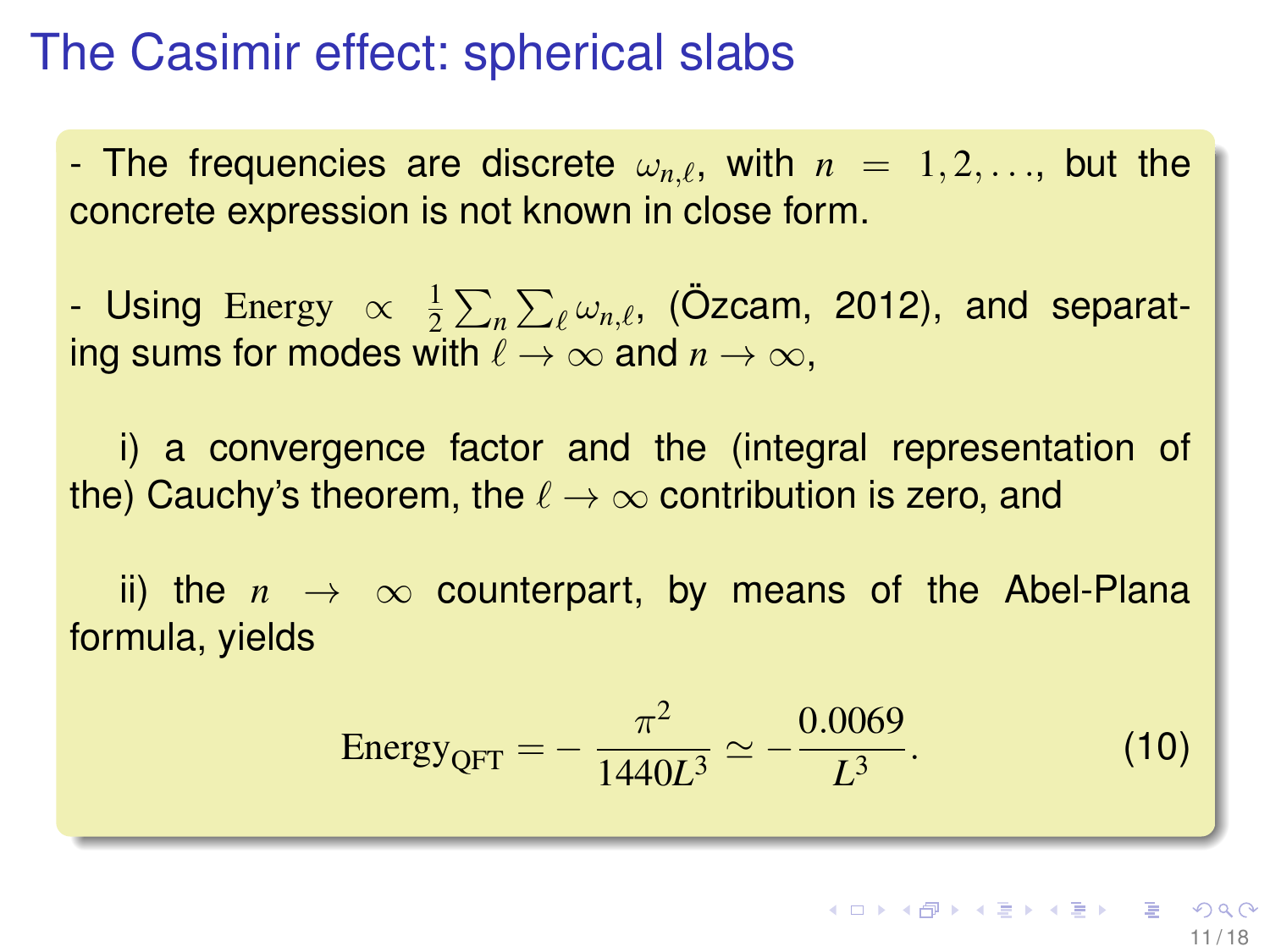- To compute the force due to the Casimir effect we will need to compute the integral of the expectation value of  $T_{00}=\frac{1}{2}$  $rac{1}{2}\dot{\phi}^2 + \frac{1}{6}$  $\frac{1}{6} (\phi')^2 - \frac{1}{3}$  $\frac{1}{3}\phi\ddot{\phi}$ .

- The effective geometry of the quantum space time involves  $r_j = r_0 + j\Delta$ , with  $\Delta > \ell_{\rm Planck}^2/2r_0$  and  $N_I\Delta = L$  (with  $N_I$  the number of vertices).

- The radial functions satisfy the difference equation

$$
\frac{R_{j+1} - 2R_j + R_{j-1}}{\Delta^2} + \omega_{n,\ell}^2 R_j - \frac{\ell(\ell+1)}{r_j^2} R_j = 0, \qquad (11)
$$

with the boundary conditions  $R_{j=0}=0=R_{j=N_I}.$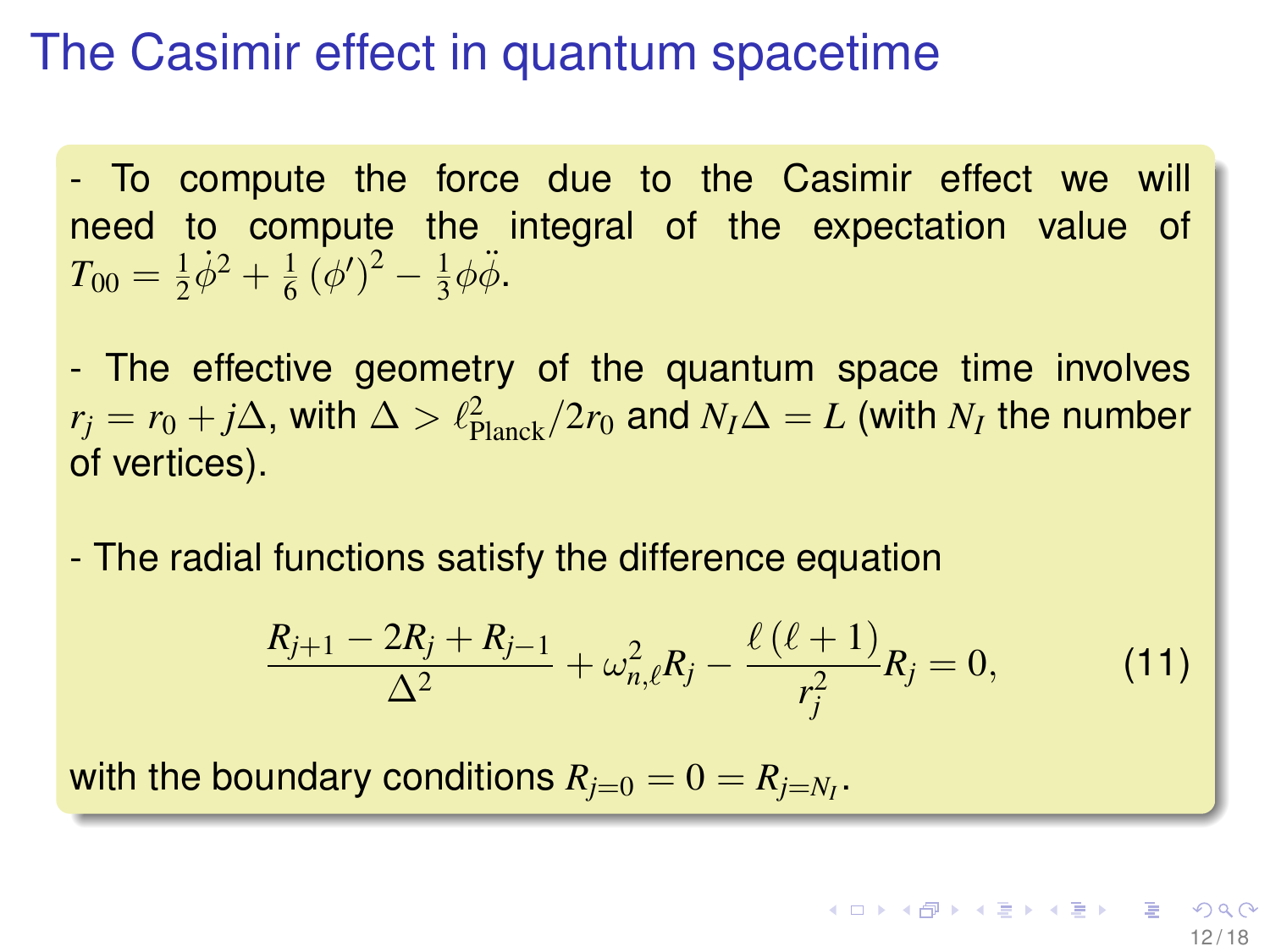- In a very good approximation (notice the finite sums in  $n$  and  $\ell$ )

$$
\phi = \sqrt{\frac{2\pi}{N_I \Delta}} \sum_{n=1}^{N_I-1} \sum_{\ell=0}^{\frac{2\omega_{n,0}r_0}{\epsilon}} \sum_{m=-\ell}^{\ell} \left[ \frac{a_{n,\ell,m}e^{-i\omega_{n,\ell}t}}{\sqrt{2\pi\omega_{n,\ell}}} \frac{\sin\left(\frac{\pi nj\Delta}{N_I \Delta}\right)}{r_j} Y_{\ell,m}\left(\theta,\varphi\right) + \text{c.c.} \right],\tag{12}
$$

with

$$
\omega_{n,\ell} \simeq \frac{2}{\Delta} \sin\left(\frac{\Delta k_n}{2}\right) + \frac{\ell(\ell+1)}{\frac{4r_0^2}{\Delta} \sin\left(\frac{\Delta k_n}{2}\right)}, \quad k_n = \frac{n\pi}{N_I \Delta}.
$$
 (13)

- The cutoff in *n* is due to the discretization of the radial coordinate.
- The cutoff in  $\ell$  is motivated by the asymptotic behavior at  $\ell \to \infty$  of the Bessel functions.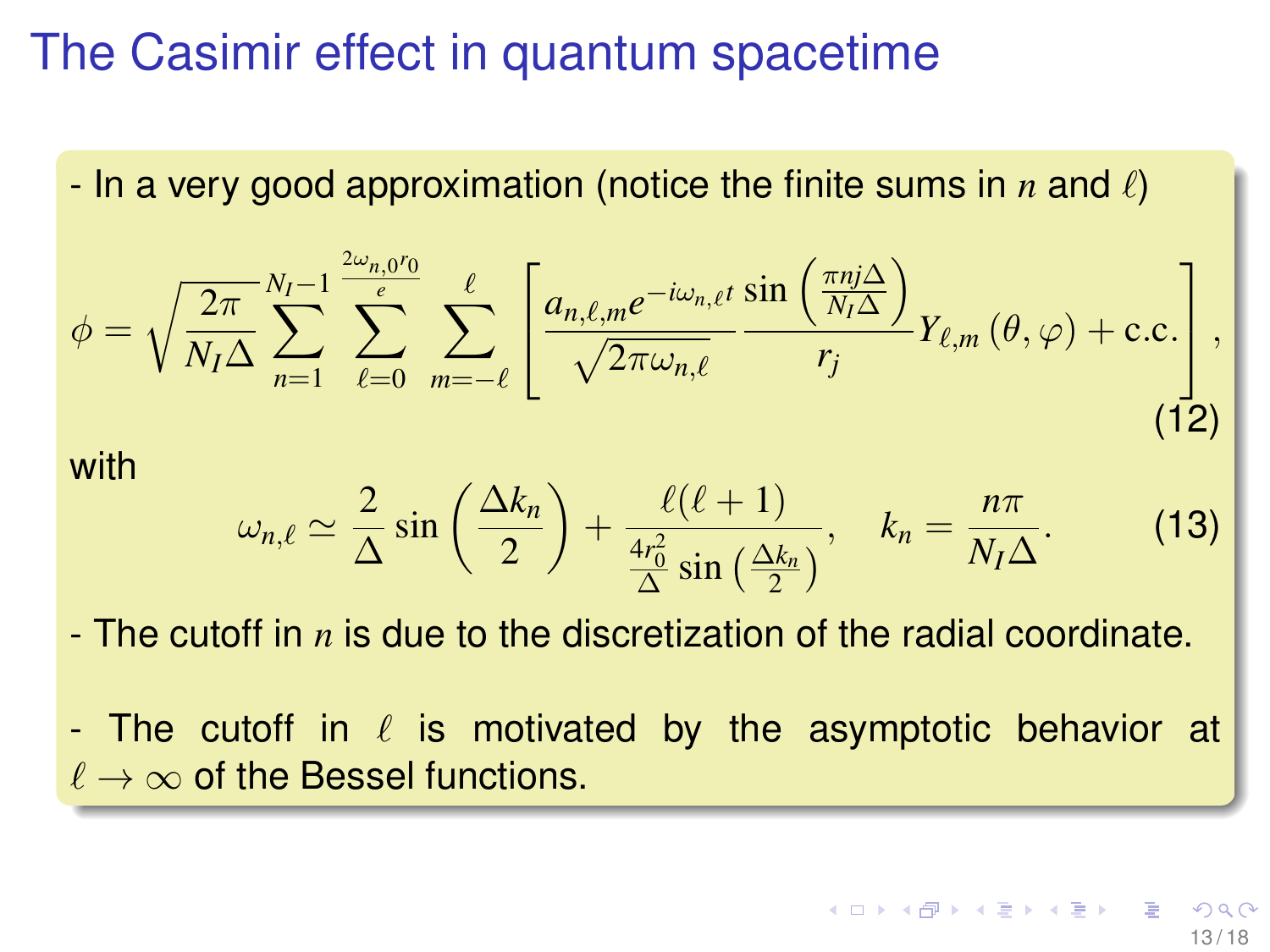- Operating the Green's function  $G_{+}^{L}(x,x')=\langle 0_{L}|\phi(x)\phi(x')|0_{L}\rangle$  we get

$$
G_{+}^{L}(r,t;r',t') \simeq \frac{1}{\pi} \int_{\pi/L}^{\pi/\Delta} dk \int_{0}^{\frac{2\omega_{k,0}r_{0}}{e}} d\ell \frac{2\ell}{4\pi\omega_{k,\ell}} \frac{e^{-i\omega_{k,\ell}(t-t')}}{rr'} \sin(kz) \sin(kz')
$$
\nwith  $z = r - r_{0}$ .

\n(14)

- We have employed  $\sum_{m=-\ell}^{\ell} Y_{\ell,m}(\theta,\varphi) Y_{\ell,m}^*(\theta,\varphi) = \frac{2\ell+1}{4\pi}.$ 

- We have replaced sums by integrals (keeping the dominant contributions).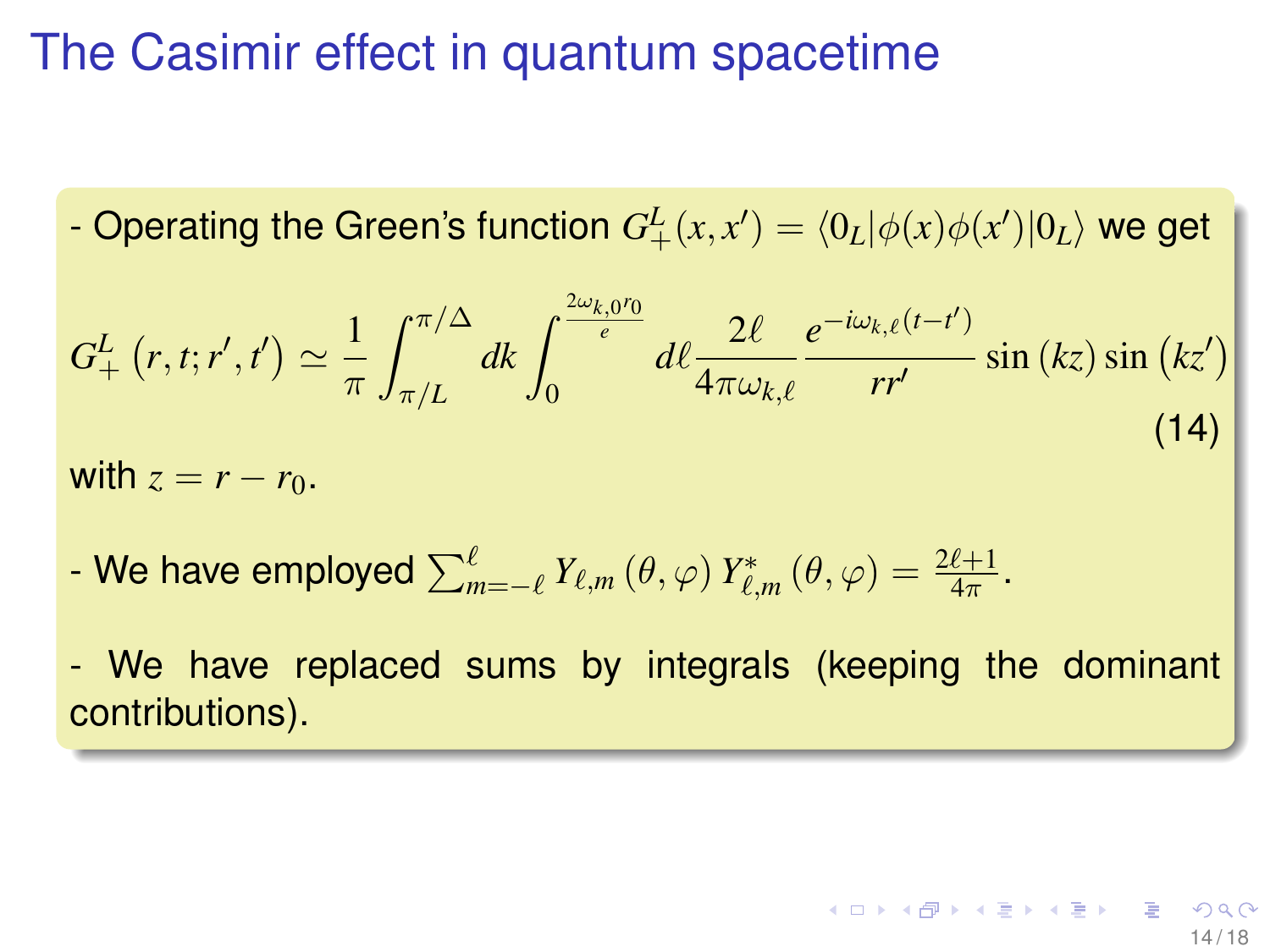- In order to compute the stress energy tensor we need

$$
F_1^L(z) := \langle 0_L | \dot{\phi}^2 | 0_L \rangle = \frac{\partial^2}{\partial t \partial t'} G_+^L \Big|_{(r,t)=(r',t')} = -\frac{8(1+e^2)r_0^2}{\pi^2 e^4 \Delta^3 r^2} \times
$$
  

$$
\int_{\pi/L}^{\pi/\Delta} dk \sin^3 \left(\frac{\Delta k}{2}\right) \sin^2 (kz),
$$
  

$$
F_2^L(z) := \langle 0_L | (\phi')^2 | 0_L \rangle = \frac{\partial^2}{\partial r \partial r'} G_+^L \Big|_{(r,t)=(r',t')} = \frac{[\log(2+e^2) - 2]r_0^2}{\pi^2 r^2 \Delta} \times
$$
  

$$
\int_{\pi/L}^{\pi/\Delta} dk \sin \left(\frac{\Delta k}{2}\right) \left(k^2 \cos^2 (kz) - \frac{2k \cos (kz) \sin (kz)}{r} + \frac{\sin^2 (kz)}{r^2}\right),
$$
  
(16)  

$$
\langle 0_L | \phi \ddot{\phi} | 0_L \rangle = \frac{\partial^2}{\partial (t')^2} G_+^L \Big|_{(r,t)=(r',t')} = -\langle 0_L | \dot{\phi}^2 | 0_L \rangle.
$$

4 D F

15 / 18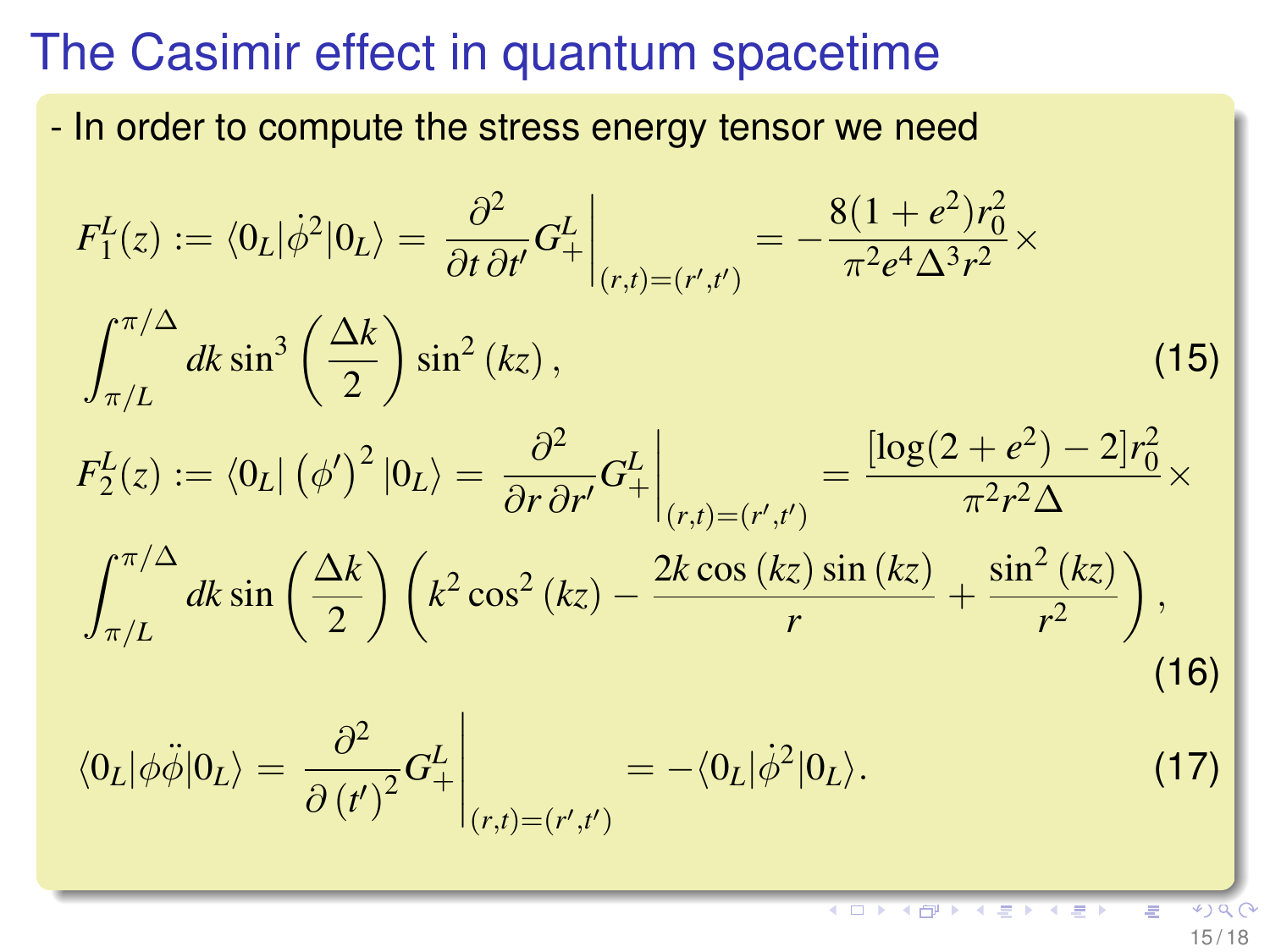- For small lattice step  $\Delta$ , if  $z \neq 0$ 

$$
\langle 0_L | T_{00} | 0_L \rangle = \frac{5}{6} F_1^L(z) + \frac{1}{6} F_2^L(z) \simeq -\frac{a_1}{\Delta^4} [1 + O(z/r_0)] + \frac{a_2}{\Delta^2 z^2} [1 + O(z^2/r_0^2)] + \frac{a_3}{L^4} + \frac{a_4}{z^4} + \left(\frac{a_5}{z^4} - \frac{a_6}{L^2 z^2}\right) \cos\left(\frac{2\pi z}{L}\right) + \left(\frac{a_7}{Lz^3} - \frac{a_8}{L^3 z}\right) \sin\left(\frac{2\pi z}{L}\right) + O(1/r_0) + O(\Delta),
$$
\n(18)

with *a<sup>i</sup>* some positive constants lower than the unit, and with the *O*(1/ $r_0$ ) and higher terms finite in the limit  $\Delta \rightarrow 0$ ; and for  $z = 0$ ,

$$
\langle 0_L | T_{00} | 0_L \rangle \simeq \frac{4(\pi - 2) \left( \log \left[ \frac{2}{e^2} + 1 \right] \right)}{3\pi^2 \Delta^4} - \frac{\pi^2 \left( \log \left[ \frac{2}{e^2} + 1 \right] \right)}{48L^4} + O(\Delta^2).
$$
\n(19)

Hence, the stress energy tensor remains finite whenever the limit  $\Delta \rightarrow 0$  is not taken.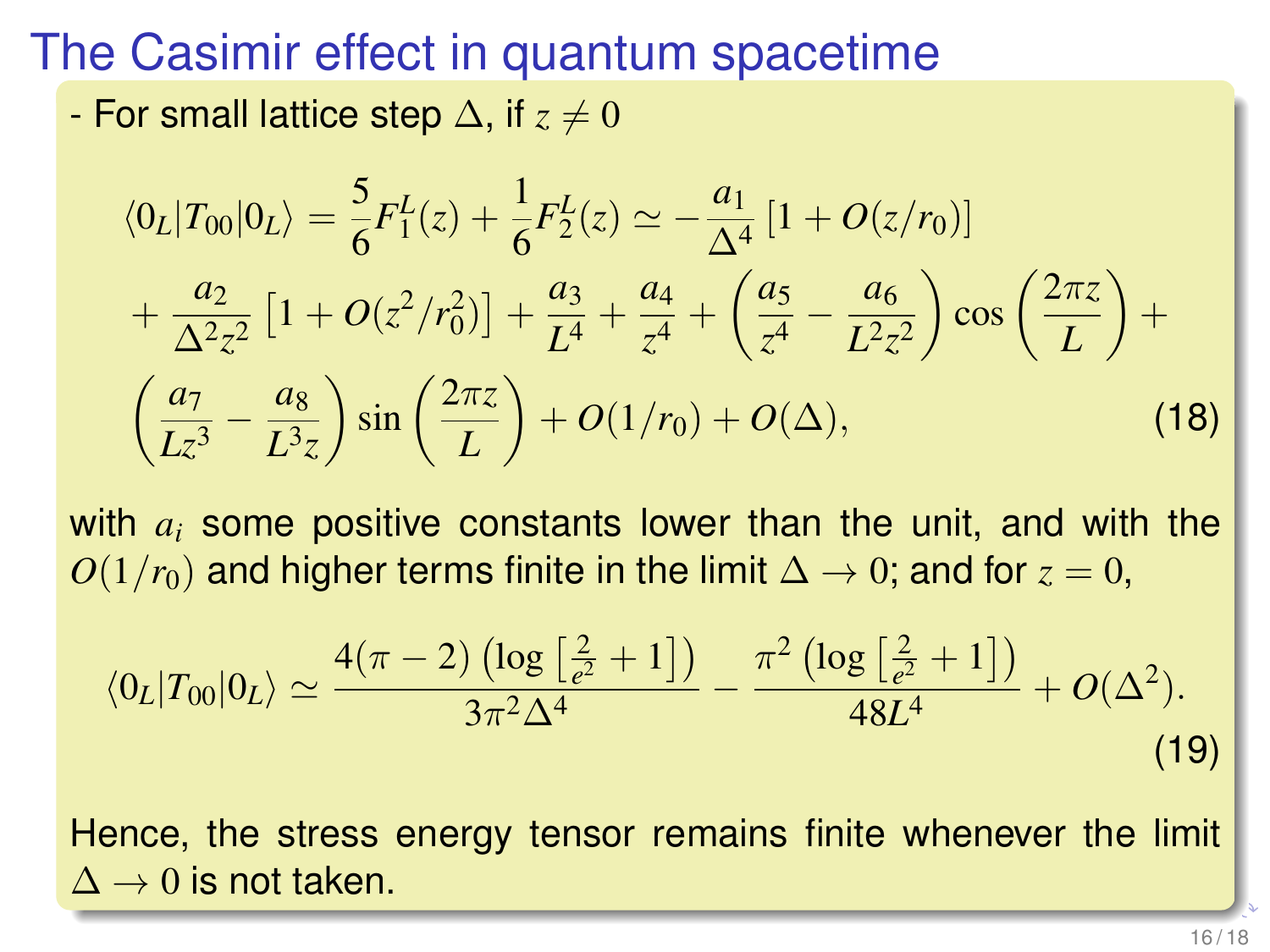- The Casimir energy is obtained by subtracting the contribution of two slabs separated a distance  $L_M >> L$ , i.e.,

Energy = 
$$
- \int_0^L dz \left[ \frac{5}{6} \left( F_1^L(z) - F_1^{L_M}(z) \right) + \frac{1}{6} \left( F_2^L(z) - F_2^{L_M}(z) \right) \right] = - \frac{0.15}{L^3} + O(L/L_M) + O(\Delta),
$$
 (20)

- The prediction of QFT for flat slabs is

Energy<sub>QFT</sub> = 
$$
-\frac{\pi^2}{1440L^3} \simeq -\frac{0.0069}{L^3}
$$
.

- Final remark: the  $\ell = 0$  mode is analog to the 1+1 model, and gives the exact result:

Energy<sub>dim=1</sub> = 
$$
-\frac{\pi}{24L} + O(\Delta)
$$
. (21)